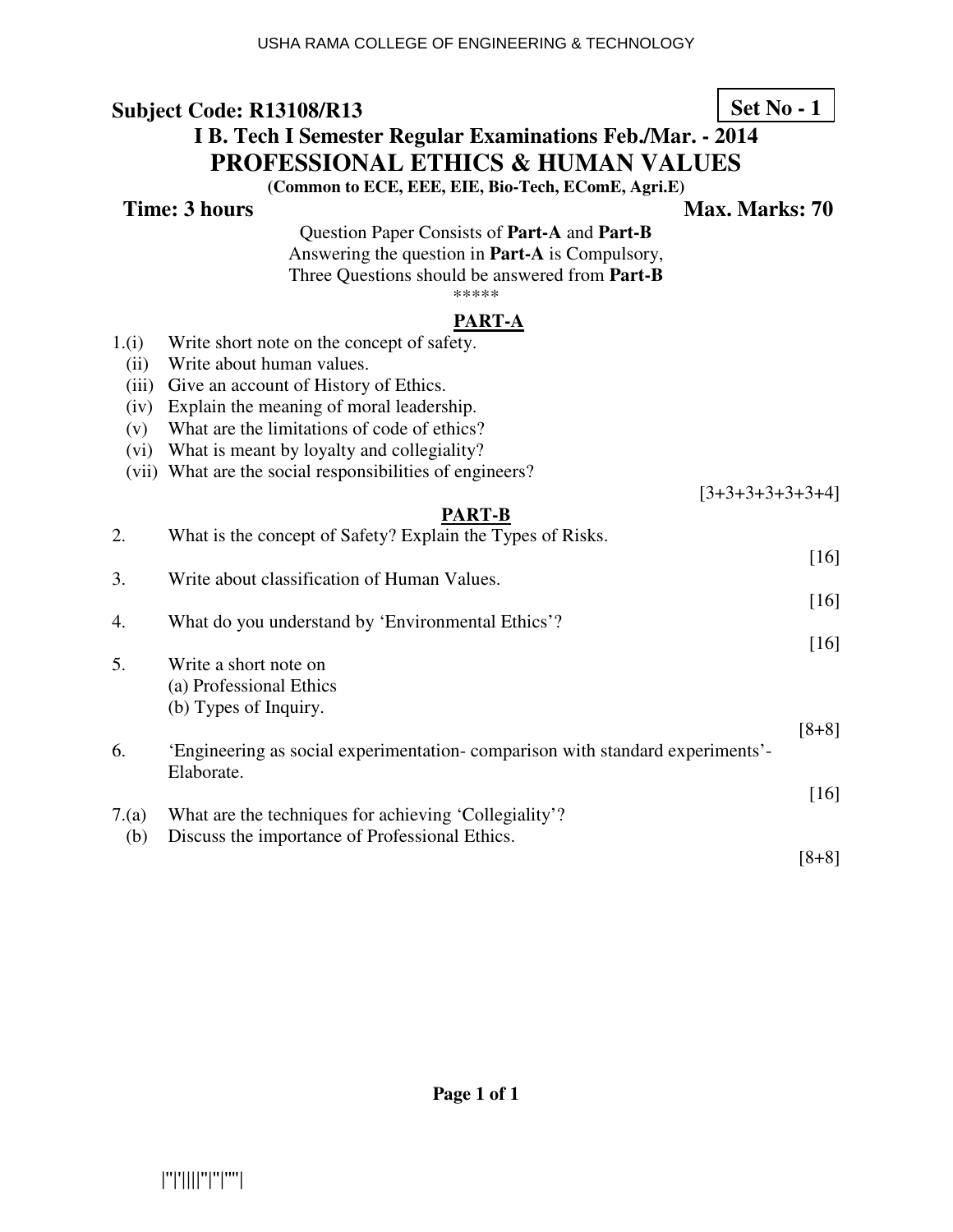## **Subject Code: R13108/R13**

# **I B. Tech I Semester Regular Examinations Feb./Mar. - 2014 PROFESSIONAL ETHICS & HUMAN VALUES**

**(Common to ECE, EEE, EIE, Bio-Tech, EComE, Agri.E)** 

**Time: 3 hours Max. Marks: 70**  Max. Marks: 70

**Set No - 2**

[3+3+3+3+3+3+4]

Question Paper Consists of **Part-A** and **Part-B** Answering the question in **Part-A** is Compulsory, Three Questions should be answered from **Part-B** \*\*\*\*\*

### **PART-A**

- 1.(i) Does globalization solve the global issues?
	- (ii) Explain the essence of Indian spirituality.
	- (iii) What are the uses of ethical theories?
	- (iv) Write short note on 'Industrial Standards'.
	- (v) What is meant by voluntary risks?
	- (vi) List the moral rights of a salaried Engineer.
	- (vii) 'Morals, Values and Ethics are the guiding principles that prescribe the standards of human behaviour' Explain briefly.

#### **PART-B**

- 2. Suggest the steps to ensure the safety of the Engineer as well as the safety of the design of the equipment? [16]
- 3. Define (a) Privileged information (b) Proprietary information [8+8] 4. Write about (a) Kohlberg's theory
	- (b) Use of ethical theories
- [8+8] 5. Explain Intellectual Property Rights.
- [16] 6. Explain the terms: Integrity, Work ethic, Civic virtue, Character. [16]
- 7. What are the functions and limitations of 'code of ethics'? [16]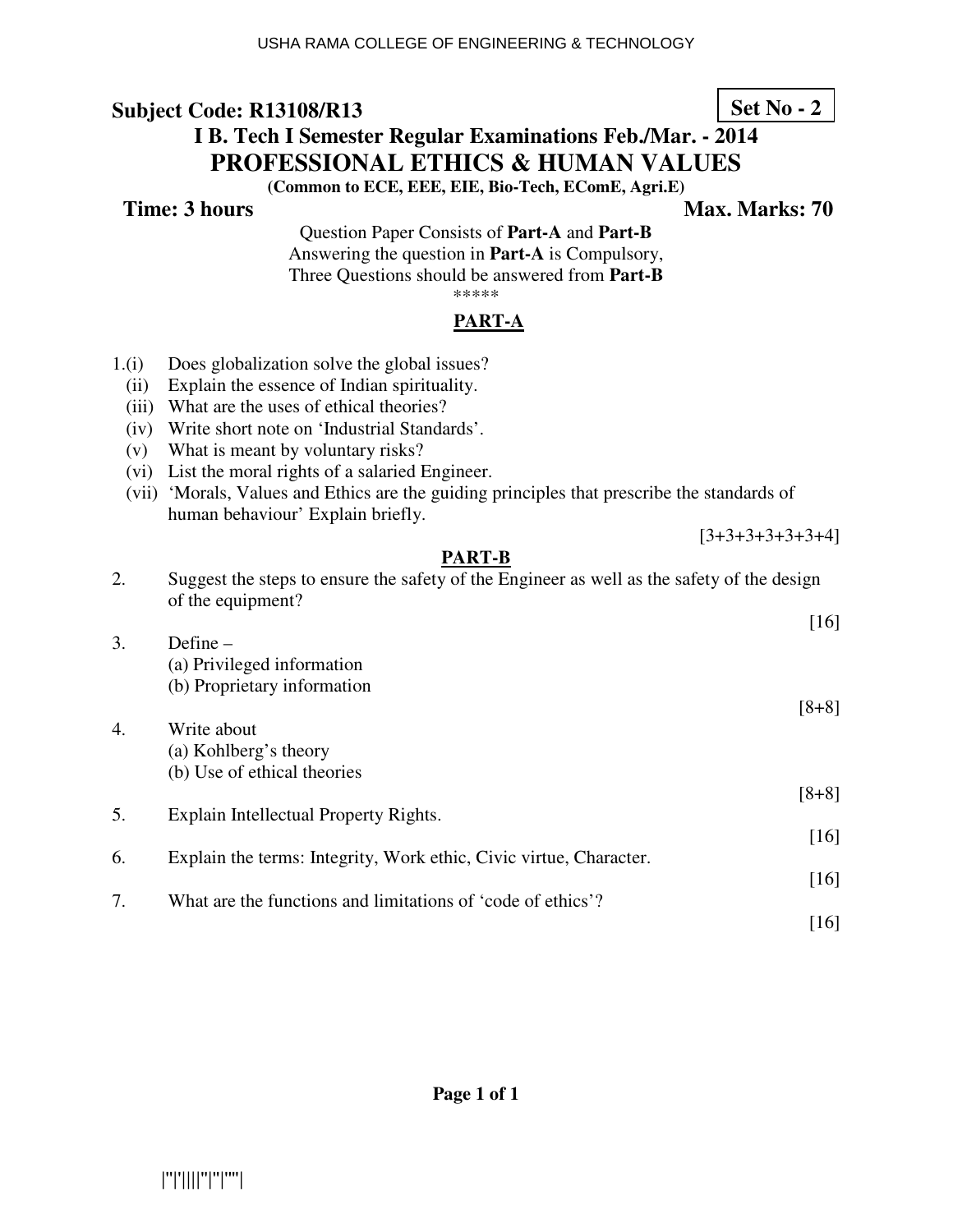## **Subject Code: R13108/R13**

# **I B. Tech I Semester Regular Examinations Feb./Mar. - 2014 PROFESSIONAL ETHICS & HUMAN VALUES**

**(Common to ECE, EEE, EIE, Bio-Tech, EComE, Agri.E)** 

**Time: 3 hours** Max. Marks: 70

Question Paper Consists of **Part-A** and **Part-B** Answering the question in **Part-A** is Compulsory, Three Questions should be answered from **Part-B** \*\*\*\*\*

#### **PART-A**

- 1.(i) Write short note on the concept of safety.
- (ii) Why should we learn and follow ethics?
- (iii) Do you consider courage as virtue? Give your reasons.
- (iv) What is meant by globalization?
- (v) Define the word 'confidentiality'.
- (vi) Write a brief note on 'Consulting Engineering'.
- (vii) How does character form?

[3+3+3+3+3+3+4]

### **PART-B**

| 2.   | Write an essay on Accountability and Responsibility of Engineers towards society.                            |                    |  |
|------|--------------------------------------------------------------------------------------------------------------|--------------------|--|
| 3.   | Give an account of 'Computer Ethics' and the problems associated with the autonomous<br>nature of computers. | $\lceil 16 \rceil$ |  |
|      |                                                                                                              | $[16]$             |  |
| 4.   | Explain in detail $-$                                                                                        |                    |  |
|      | (a) values (b) ethics<br>(c) value time<br>(d) courage                                                       | $[4+4+4+4]$        |  |
| 5(a) | What were the conclusions made by 'Gilligan' about men and women?                                            |                    |  |
| (b)  | Mention the uses of 'Ethical Theories'.                                                                      |                    |  |
|      |                                                                                                              | $[8+8]$            |  |
| 6(a) | What do you understand by 'acceptable risk'?                                                                 |                    |  |
| (b)  | What is meant by 'voluntary risk'?                                                                           |                    |  |
|      |                                                                                                              | $[8+8]$            |  |
| 7(a) | What is meant by 'Whistle Blowing'?                                                                          |                    |  |
| (b)  | List any two limitations of 'Whistle blowing'                                                                |                    |  |
|      |                                                                                                              | $[8+8]$            |  |

**Set No - 3**